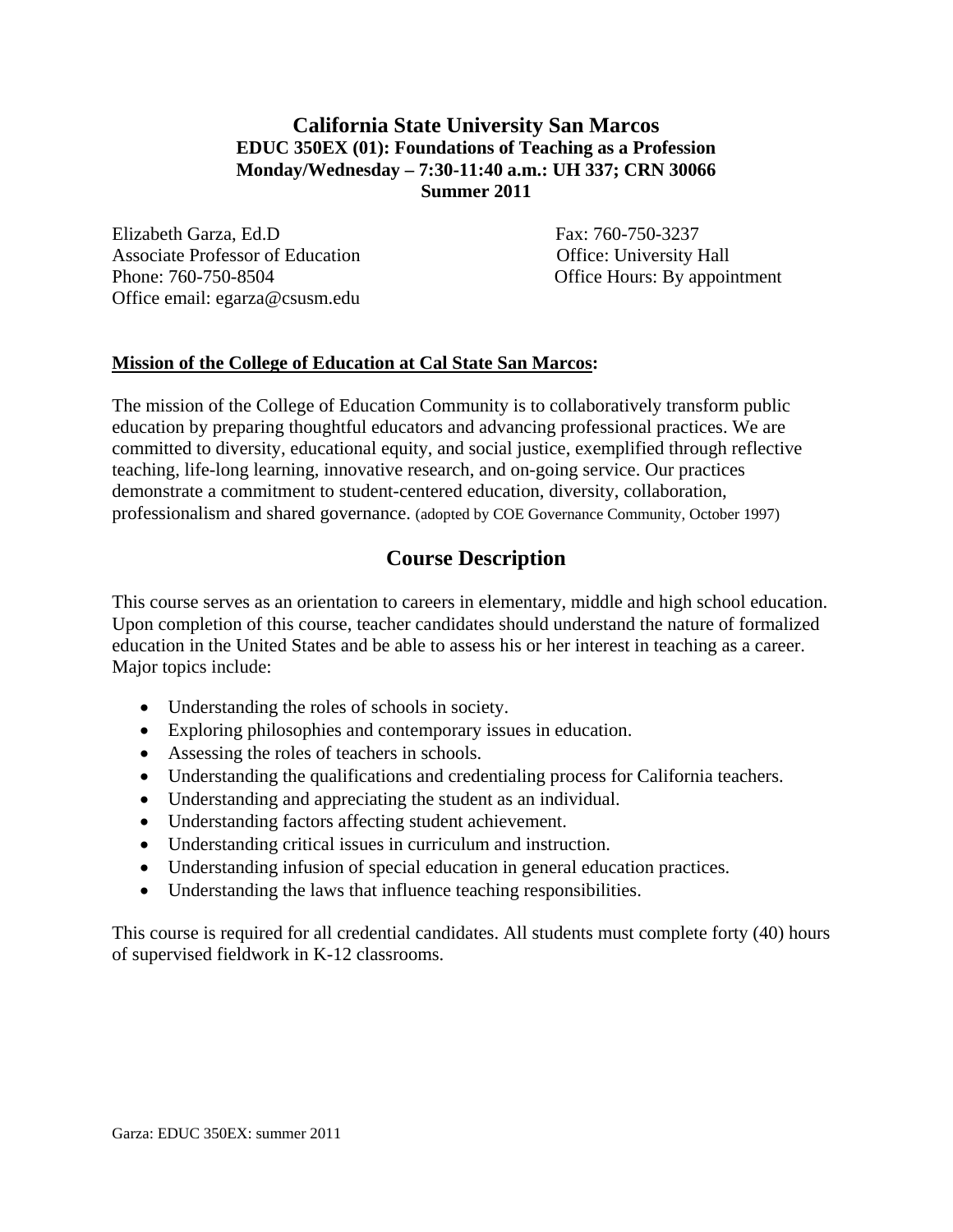# **Teaching Performance Expectation (TPE) for EDUC 350**:

A primary goal of EDUC 350 is to begin the process of developing teacher candidates to become professional educators. The following TPE of the California Commission for Teacher Credentialing is expected to be met during this course:

# **TPE 12: Professional, Legal and Ethical Obligations**

Candidates are aware of their own personal values and biases and recognize ways in which these values and biases affect the teaching and learning of students. They resist racism and acts of intolerance. Candidates appropriately manage their professional time spent in teaching responsibilities to ensure that academic goals are met. Candidates for a Teaching Credential understand and honor legal and professional obligations to protect the privacy, health, and safety of students, families, and other school professionals. They are aware of and act in accordance with ethical considerations and they model ethical behaviors for students. Candidates understand and honor all laws relating to professional misconduct and moral fitness.

# **Teaching Performance Assessment for Developing as a Professional Educator**

The successful completion of the personal philosophy assignment is a requirement for completion of this course and is a component of partially meeting the TPE described above. This statement will be used for assessment both in the course and at completion of the College of Education program. Retain an electronic copy of your statement for submission for your portfolio at the completion of your teacher education program.

# **Authorization to Teach English Learners:**

The Cal State San Marcos credential programs have been specifically designed to prepare teachers for the diversity of languages often encountered in California public school classrooms. The authorization to teach English learners is met through the infusion of content and experiences within the credential program, as well as additional coursework. Students successfully completing this program receive a credential with authorization to teach English learners.

(approved by CCTC in SB 2042 Program Standards, August 2002)

# **Special Education Inclusion:**

Consistent with the intent to offer a seamless teaching credential in the College of Education, this course will introduce the collaborative infusion of special education competencies that reflect inclusive educational practices. Students will demonstrate a knowledge of laws and dispositions that relate to special education through a variety of activities such as the viewing and analysis of the video F.A.T. City, reading and analysis of special education law, and *Creating an Inclusive School*.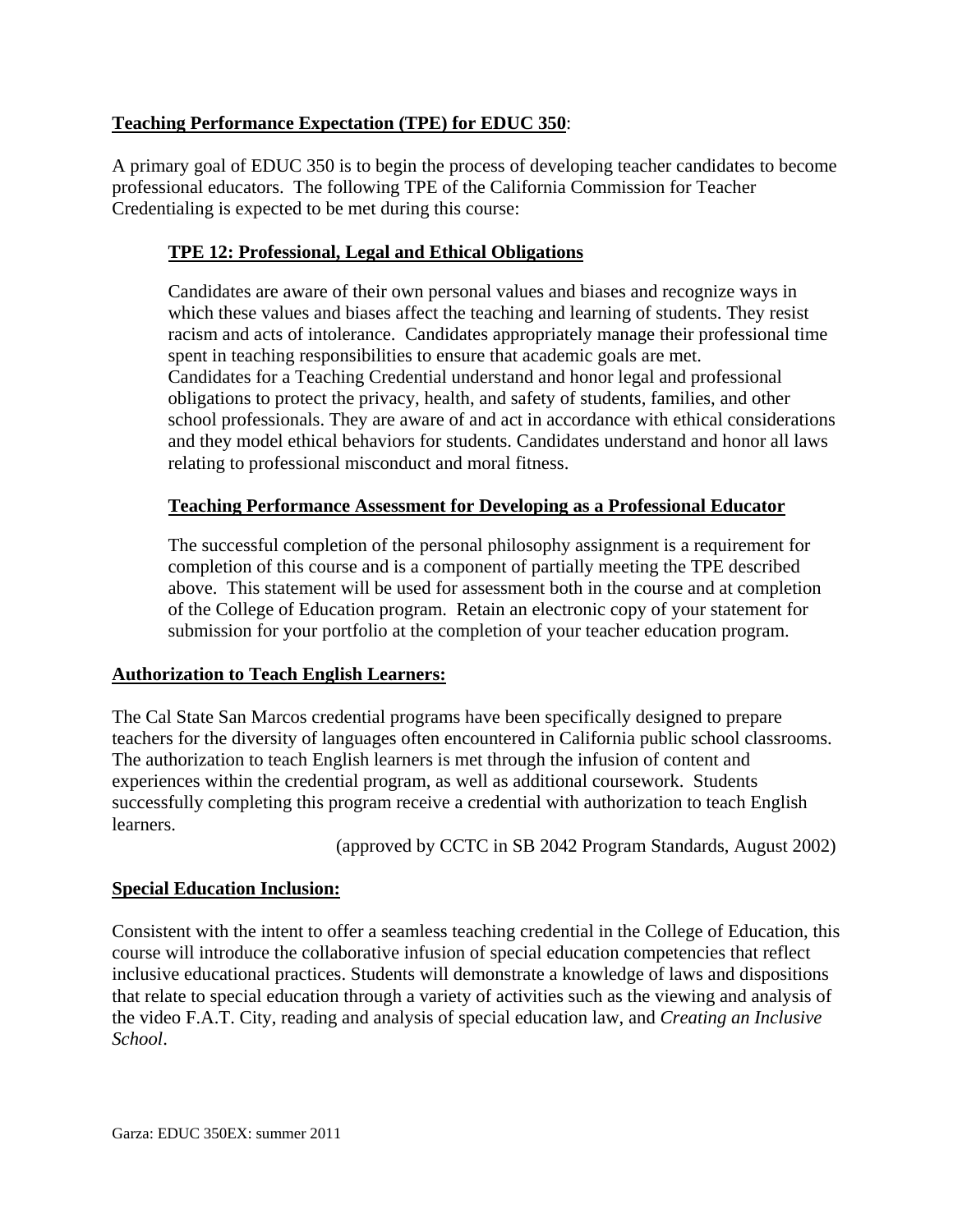# **Students with Disabilities Requiring Reasonable Accommodations:**

Students are approved for services through the Disabled Student Services Office (DSS). This office can be contacted by phone at (760) 750-4905, or TTY (760) 750-4909. Students authorized by DSS to receive reasonable accommodations should meet with their instructor during office hours or, in order to ensure confidentiality, in a more private setting.

# **All University Writing Requirement:**

**All University Writing Requirement**: In keeping with the All-University Writing Requirement, all 3 unit courses must have a writing component of at least 2,500 words (approximately). This will be met through written assignments.

# **CSUSM Academic Honesty Policy:**

Students will be expected to adhere to standards of academic honesty and integrity, as outlined in the Student Academic Honesty Policy. All written work and oral presentation assignments must be original work. All ideas/materials that are borrowed from other sources must have appropriate references to the original sources. Any quoted material should give credit to the source and be punctuated with quotation marks.

Students are responsible for honest completion of their work including examinations. There will be no tolerance for infractions. If you believe there has been an infraction by someone in the class, please bring it to the instructor's attention. The instructor reserves the right to discipline any student for academic dishonesty in accordance with the general rules and regulations of the university. Disciplinary action may include the lowering of grades and/or the assignment of a failing grade for an exam, assignment, or the class as a whole."

Incidents of Academic Dishonesty will be reported to the Dean of Students. Sanctions at the University level may include suspension or expulsion from the University.

# **Plagiarism:**

As an educator, it is expected that each student will do his/her own work, and contribute equally to group projects and processes. Plagiarism or cheating is unacceptable under any circumstances. If you are in doubt about whether your work is paraphrased or plagiarized see the Plagiarism Prevention for Students website http://library.csusm.edu/plagiarism/index.html. If there are questions about academic honesty, please consult the University catalog.

# **Use of Technology:**

Students are expected to demonstrate competency in the use of various forms of technology (i.e. word processing, electronic mail, Cougar Course6, use of the Internet, and/or multimedia presentations). Specific requirements for course assignments with regard to technology are at the discretion of the instructor. Keep a digital copy of all assignments for use in your teaching portfolio. All assignments will be submitted online, and some submitted in hard copy as well.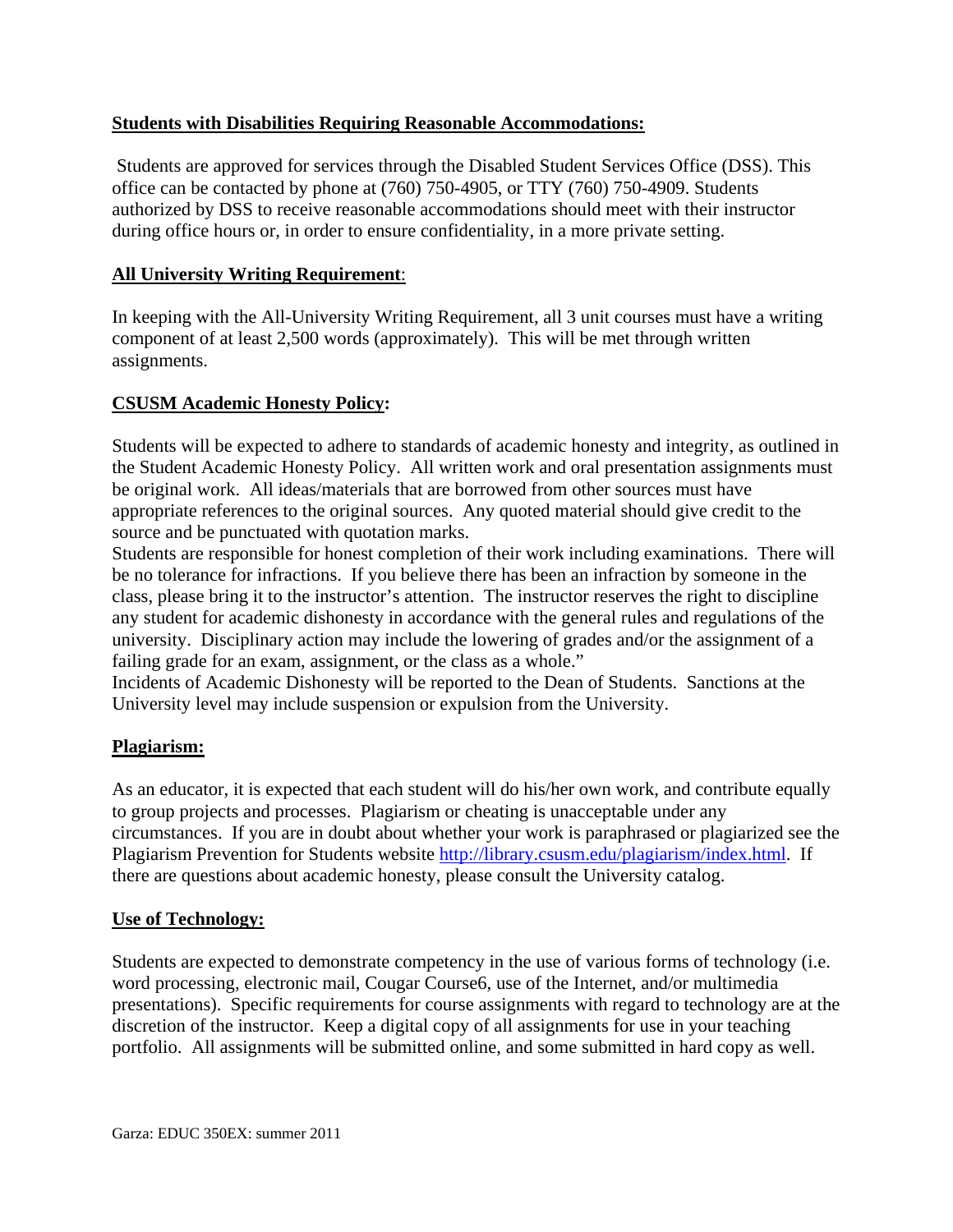# **Electronic Communication Protocol**

Electronic correspondence is a part of your professional interactions. If you need to contact the instructor, e-mail is often the easiest way to do so. It is my intention to respond to all received emails in a timely manner. Please be reminded that e-mail and on-line discussions are a very specific form of communication, with their own nuances and etiquette. For instance, electronic messages sent in all upper case (or lower case) letters, major typos, or slang, often communicate more than the sender originally intended. With that said, please be mindful of all e-mail and online discussion messages you send to your colleagues, to faculty members in the College of Education, or to persons within the greater educational community. All electronic messages should be crafted with professionalism and care. Things to consider:

- Would I say in person what this electronic message specifically says?
- How could this message be misconstrued?
- Does this message represent my highest self?
- Am I sending this electronic message to avoid a face-to-face conversation?

In addition, if there is ever a concern with an electronic message sent to you, please talk with the author in person in order to correct any confusion.

### **Credential Program Recommendations:**

As one of several evaluation methods, EDUC 350 course instructors are asked for feedback concerning credential candidates who are applying for programs at Cal State San Marcos. Keep in mind that your professionalism and hard work in this class not only affect your course grade, but also indicate your readiness for a credential program.

# **College of Education Attendance Policy:**

 Due to the dynamic and interactive nature of courses in the College of Education, all students are expected to attend all classes and participate actively. Absences and late arrivals/early departures will affect the final grade. A minimum grade of  $C<sub>+</sub>$  is required in EDUC 350 to qualify as prerequisite for admission to the Cal State San Marcos teacher credential program. COE attendance policy states, "At a minimum, students must attend 80% of class time, or s/he may not receive a passing grade for the course at the discretion of the instructor. Individual instructors may adopt more stringent attendance requirements." Should students have extenuating circumstances, please contact the instructor as soon as possible.

In this section of EDUC 350, the instructor has adopted this additional policy: If you miss two class sessions, you cannot receive a grade of A or A -; if you miss three class sessions, you cannot receive a B or B-.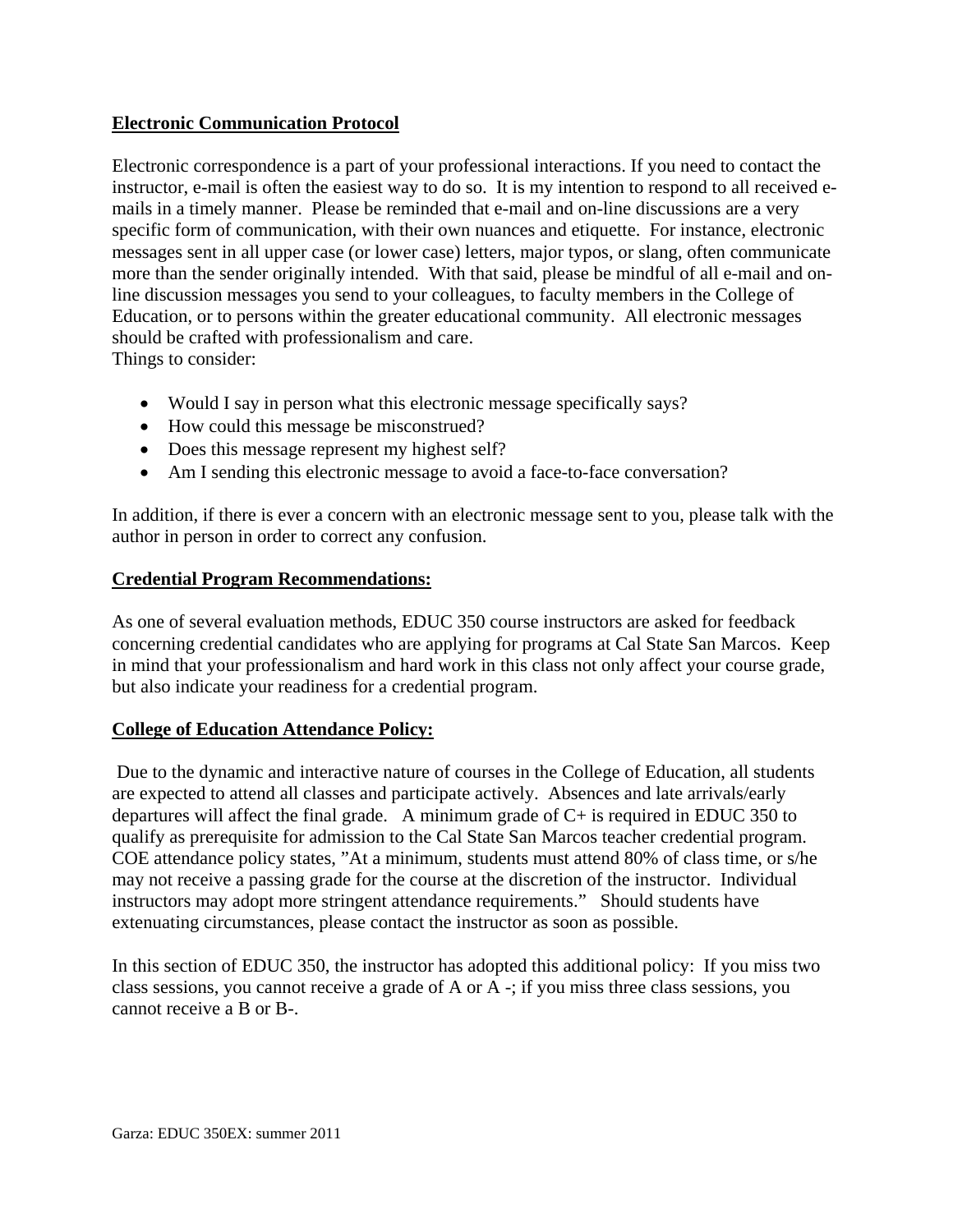### **Class Discussions and Participation:**

Students will engage in student-centered learning each class session, and will be expected to actively participate.

- Do you participate in class discussions productively, sharing your knowledge and understandings?
- Do you interact productively with your peers, taking on a variety of roles (leader, follower, etc.)?
- Do you contribute appropriately to group work—do you "do your share"?
- Are you able to accept others' opinions?
- Are you supportive of others' ideas?
- Do you support your peers during their presentations?
- Can you monitor and adjust your participation to allow for others' ideas as well as your own to be heard?

# **Course Requirements**

Teacher education is a professional preparation program. It is expected that students will come to class prepared to discuss the readings, submit required assignments, and participate in class activities. Students are expected to adhere to academic honesty and integrity, standards of dependability, confidentiality and writing achievement. Because it is important for teachers to be able to effectively communicate their ideas to students, parents, colleagues, and administrators, writing that is original, clear and error-free is a priority for the College of Education.

Keep a digital copy of all assignments for use in your teaching portfolio. All assignments will be submitted online, and some will be submitted in hard copy as well. It is expected that work will be turned in on time. Please discuss individual issues with the instructor. Points will be deducted if assignments are submitted late (10% penalty per day late; no credit will be awarded if the assignment is one week late). Please note that late assignments will be given reduced points. *Assignments that are turned in a week late will be given a grade of zero.* 

Please send email correspondence to the Cougar Course mailbox and not the CSUSM server.

Note: This summer 2011 EDUC 350 is a hybrid class, which means one or more class sessions will be conducted on-line. It is your responsibility to complete the work assigned for a given class session. You will be graded for the content and participation in these required activities.

# **Required Texts:**

- Grant, Carl. A. & Gillette, Maureen. (2006). *Learning to Teach Everyone's Children: Equity, Empowerment*
- Villa, R. A. and Thousand, J. S. (2005). *Creating an Inclusive School* (2nd ed.). Alexandria, VA: Association for Supervision and Curriculum Development.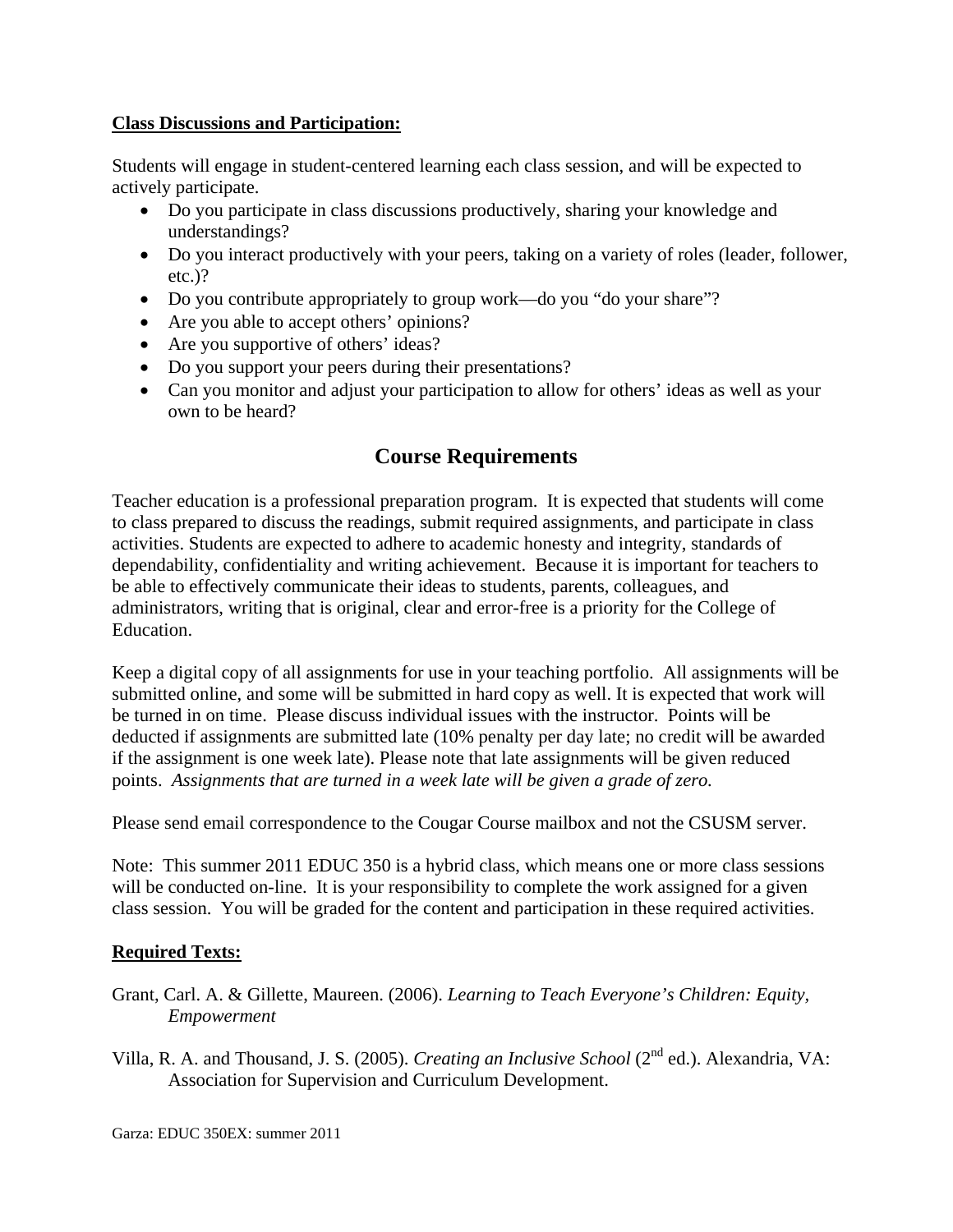### **Optional Texts:**

Nieto, Sonia. (2006). *Why We Teach*. NY: Teachers College Press. ISBN 0807745936, Approximately \$12 - 20.

### **Field Work:**

In addition to in-class work, assigned readings and projects, students will participate in 40 hours (including 5 classroom visits) of supervised fieldwork assignments in a variety of public school settings. Details on the fieldwork are found on the COE syllabus webpage, at the top of the list of syllabi for this semester. Documentation of these hours is required to receive a grade in EDUC 350. Cal State San Marcos students are expected to adhere to professional standards in their dress and behavior in the field. Required clearances (fingerprints, TB test) are the responsibility of the student. A recommendation (usually from the classroom teacher where most of the fieldwork is done, also known as a Field Experience Recommendation) is a requirement for admission to the Cal State San Marcos Teacher Credentialing programs.

#### **Assignments and grading:**

#### **Grading Scale:**

Grades will be determined by the total number of points earned on a scale of 100 possible points:

**A** = 93-100, **A**– = 90-92, **B+** = 87-89, **B** = 83–86, **B**- = 80-82, **C+** = 77-79, **C** = 73-71, **C**- = 70- 72,  $\mathbf{D} = 60 - 69$ ,  $\mathbf{F} = 0 - 59$ 

| Reading Log                                             | 8 points  |
|---------------------------------------------------------|-----------|
| <b>Current Events</b>                                   | 9 points  |
| Special Education Inclusion (the Outsider)              | 10 points |
| Interview of a Teacher                                  | 20 points |
| Personal Philosophy of Schooling, Learning and Teaching | 20 points |
| Classroom Observation Reports $(x 5)$                   | 15 points |
| Contemporary Issue in Education group presentation      | 10 points |
| Web based Learning                                      | 8 points  |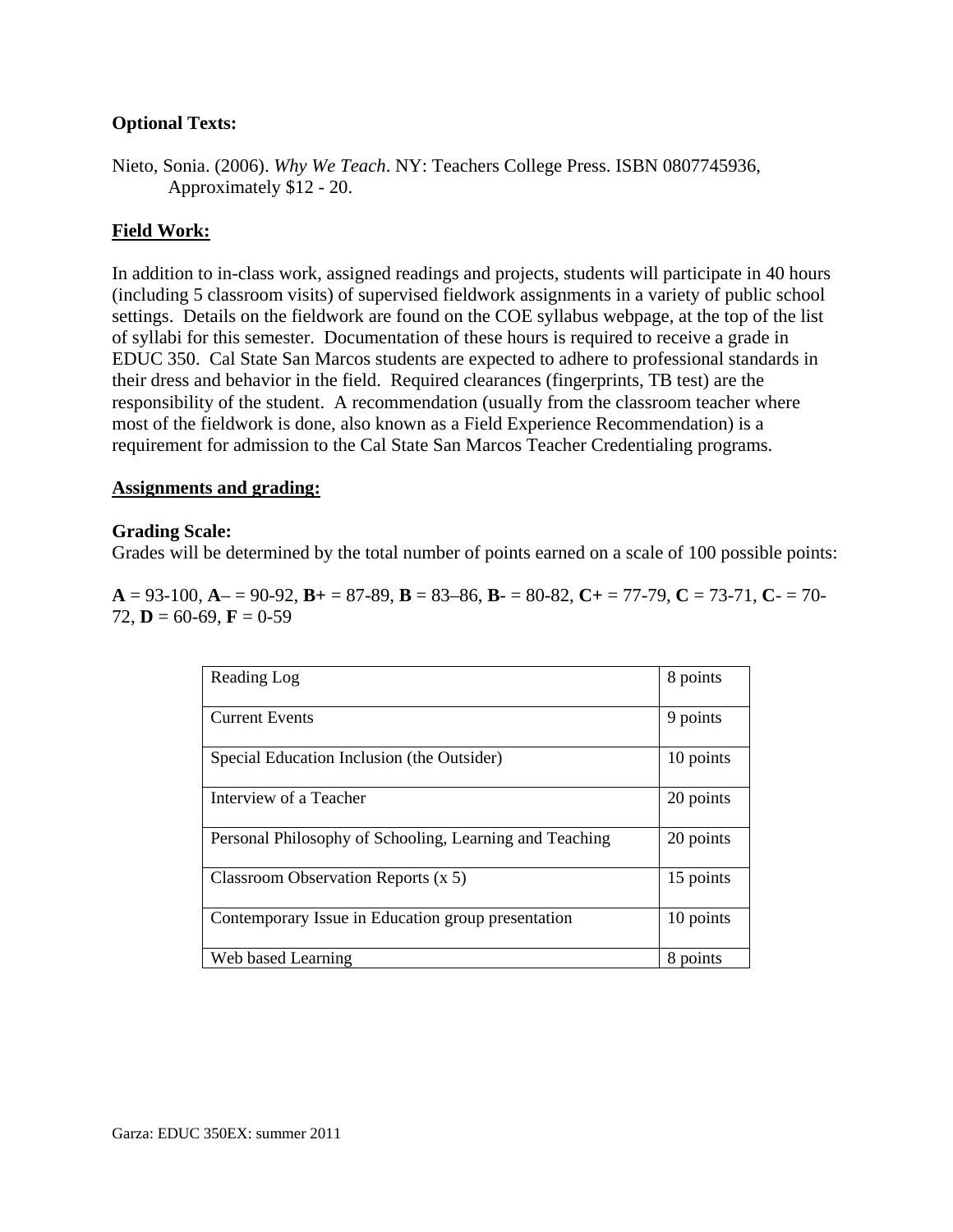# **1. Reading log**

The reading log provides an opportunity to reflect on learning about teaching through the assigned readings for each week. In the reading log, students do not summarize the readings but rather they respond to the readings: agreeing, disagreeing, noting specific insights and ideas, etc. Entries must refer to the readings. Entries should be 1 paragraph in length (approximately 250 words).

 Log entries must be submitted via the course Cougar Course site by the due date for each entry in the course schedule listed in the "assignments" column. *Bring a copy of the reading log entry with you to class on the due date and be prepared to share it with a partner.* 

Individual submissions are not graded; rather, their timely submission is noted and points are assigned on the basis of having completed the assignment. No credit will be given for late reading log submissions. In extraordinary circumstances, if you do not have access to Cougar Course, you may email the log entry to me at egarza@csusm.edu.

# **2. Current events in education**

Students sign up for a date to be responsible for an oral presentation of a Current Event in education (CE) from the week's news in K-12 education (4 minutes maximum). The CE information may be from television, radio, internet (e.g., www.edweek.org/), newspaper, or magazine, and may pertain to local, national/, or international educational issues. Students choose a CE of that they believe is of significance.

After presenting, students go to the Cougar Course site and submit a one-sentence report, *a short (50 word) summary of your current event,* under the "CE" ("Current Events") assignment, so that they can receive full credit.

| <b>Item Needed in CE Presentation</b>          |  |
|------------------------------------------------|--|
| State the source of the CE information         |  |
| Summarize main points of the CE information    |  |
| Share one quote                                |  |
| Explain why the information is of significance |  |

Current Event (CE) presentations should include the items on the following checklist:

# **3. Inclusion (The outsider)**

See detailed description below. Many students with special needs come to view themselves as *outsiders* because they are labeled as different from the typical student. Following the procedures written in the detailed description below students write a reflective essay about inclusion. Students submit the assignment on Cougar Course site.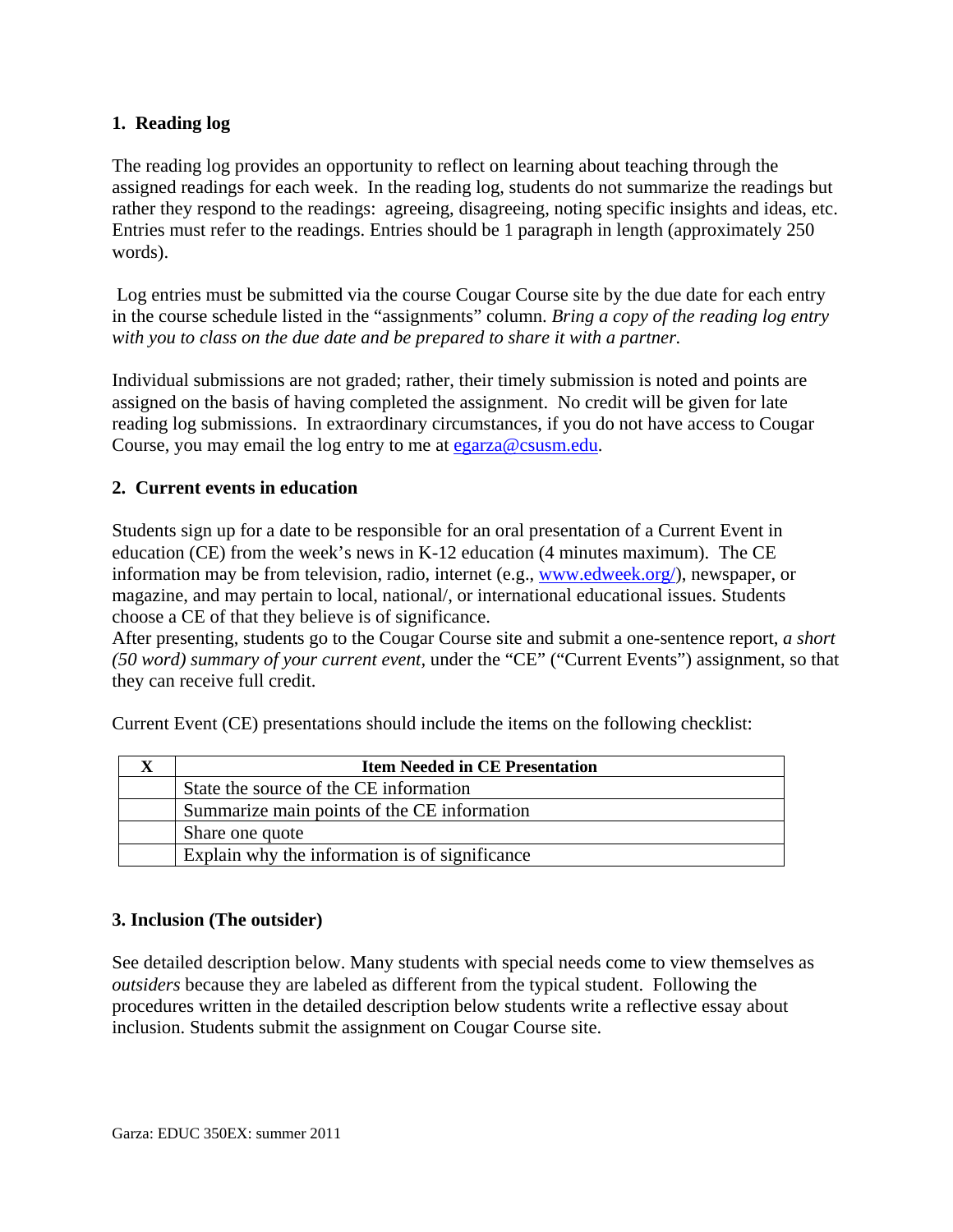### **4. Personal philosophy of schooling, learning and teaching**

See detailed description below. Students write a 4-5 page paper describing their current philosophy of schooling, learning and teaching following the template provided. The written report is submitted to the instructor via the Cougar Course site**.** 

#### **5. Interview of a teacher**

See detailed description below. Students write a paper based on an interview of a teacher. The written report is due via the Cougar Course site. *Bring a copy of the interview with you on the due date. Be prepared to share it with a partner* 

#### **6. Classroom observation reports**

Using the classroom observation instrument provided in class, complete the observation reports. Place all 5 reports in one document and submit to Cougar Courses

#### **7. Contemporary issues research group presentation**

Choose (1) an issue that interests you (from the topics provided by the instructor) and work with the small group to which you are assigned to prepare a power point presentation. Research the issue together and prepare a collaborative power point presentation. The report should describe and analyze the issue. The power point presentation should follow the template (provided by instructor). *Each* group member must submit an individual reflection (approx. 350 words) that follows the reflection template (provided by instructor) to the Cougar Course site to receive credit for this assignment.

#### **8. Web Based Learning**

Students will complete activities on-line in the Moodle shell. The on-line readings, discussion forums and activities will be your class for **July 4.** Students should make sure to complete all the work. Failure to complete all the Internet work in its entirety will count as an absence for one day. In addition to the assigned readings and discussion forums, students submit the TPE 12 activity based on the template provided by the instructor for the on-line class.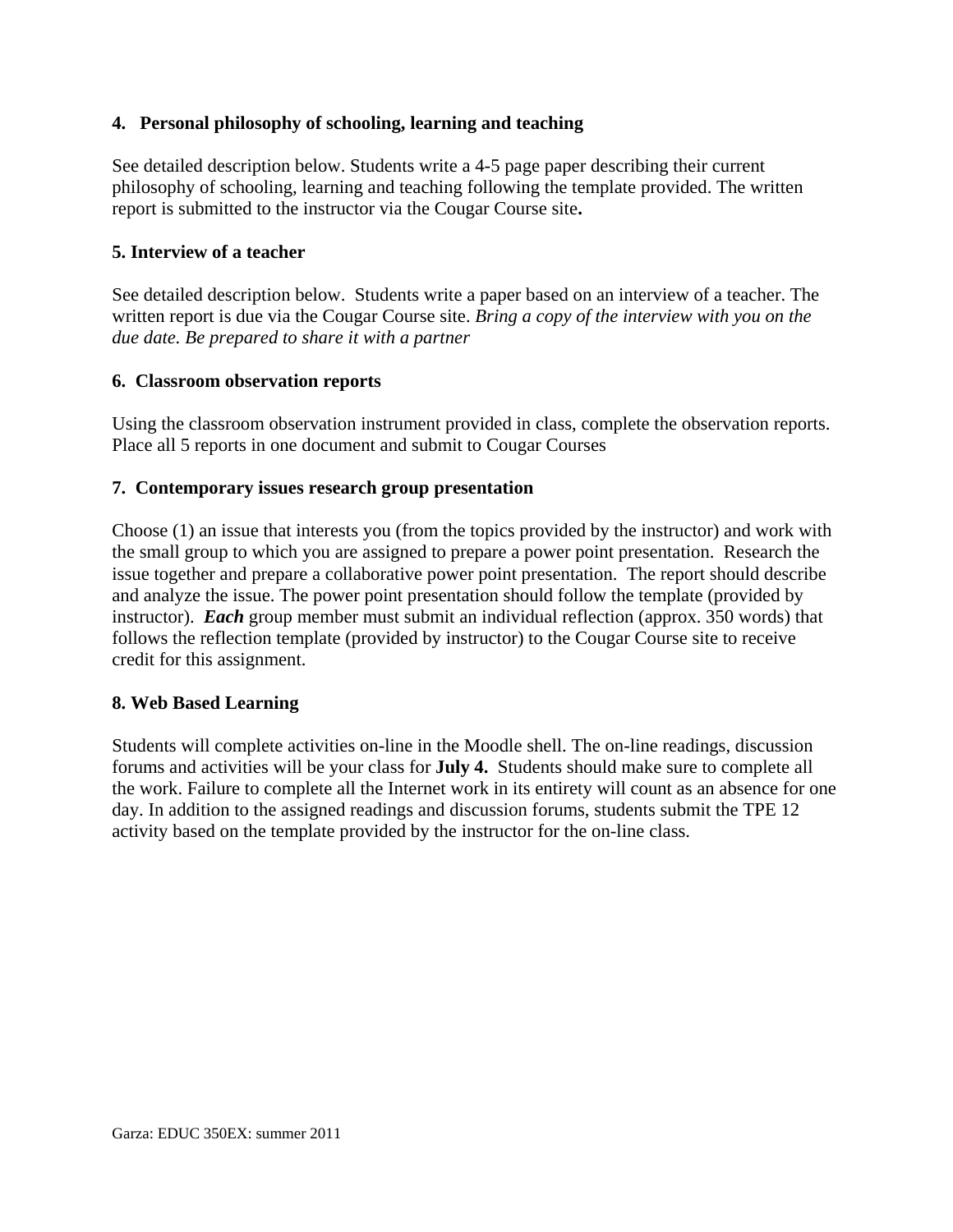# **Special Education Inclusion (The Outsider): Detailed Assignment Description**

Many students with special needs come to view themselves as *outsiders* because they are labeled as different from the typical student. But most have experienced some sense of being an outsider during their schooling, K-12.

After reading chapters 1-3 in *Creating an Inclusive School* and at least two of the *Voices of Inclusion*, (from the chapter in the Villa & Thousand text) students write **a reflective essay** (3) pages, double spaced, Times New Roman font, size 11).

| ESSAYS must include the components in the following checkilst |                                                                                                                                                                                                                                                                                                                                                                                                                                                         |  |  |  |
|---------------------------------------------------------------|---------------------------------------------------------------------------------------------------------------------------------------------------------------------------------------------------------------------------------------------------------------------------------------------------------------------------------------------------------------------------------------------------------------------------------------------------------|--|--|--|
| $\mathbf X$                                                   | <b>Components of reflective essay</b>                                                                                                                                                                                                                                                                                                                                                                                                                   |  |  |  |
|                                                               | Describe and explain the reason(s) for your own (or a friend's) school experience that caused<br>you to feel like an outsider (such as differences due to gender, religion, looks, beliefs/interests, family<br>situation, academic ability, etc.)<br>What personal characteristics fostered your (or your friend's) feeling of being different?                                                                                                        |  |  |  |
|                                                               | Comment on this school experience that caused you to feel like an outsider<br>How did you react and cope with the situation?<br>Did you share your experience with any teachers? Did any teachers assist you?<br>What could school staff, parents or friends have done to help?<br>In what ways did this experience change you? What did you "learn" from this experience?<br>How might this experience make you a more sensitive teacher?<br>$\bullet$ |  |  |  |
|                                                               | Make at least 1 specific connection to the VT text.                                                                                                                                                                                                                                                                                                                                                                                                     |  |  |  |

Essays must include the components in the following checklist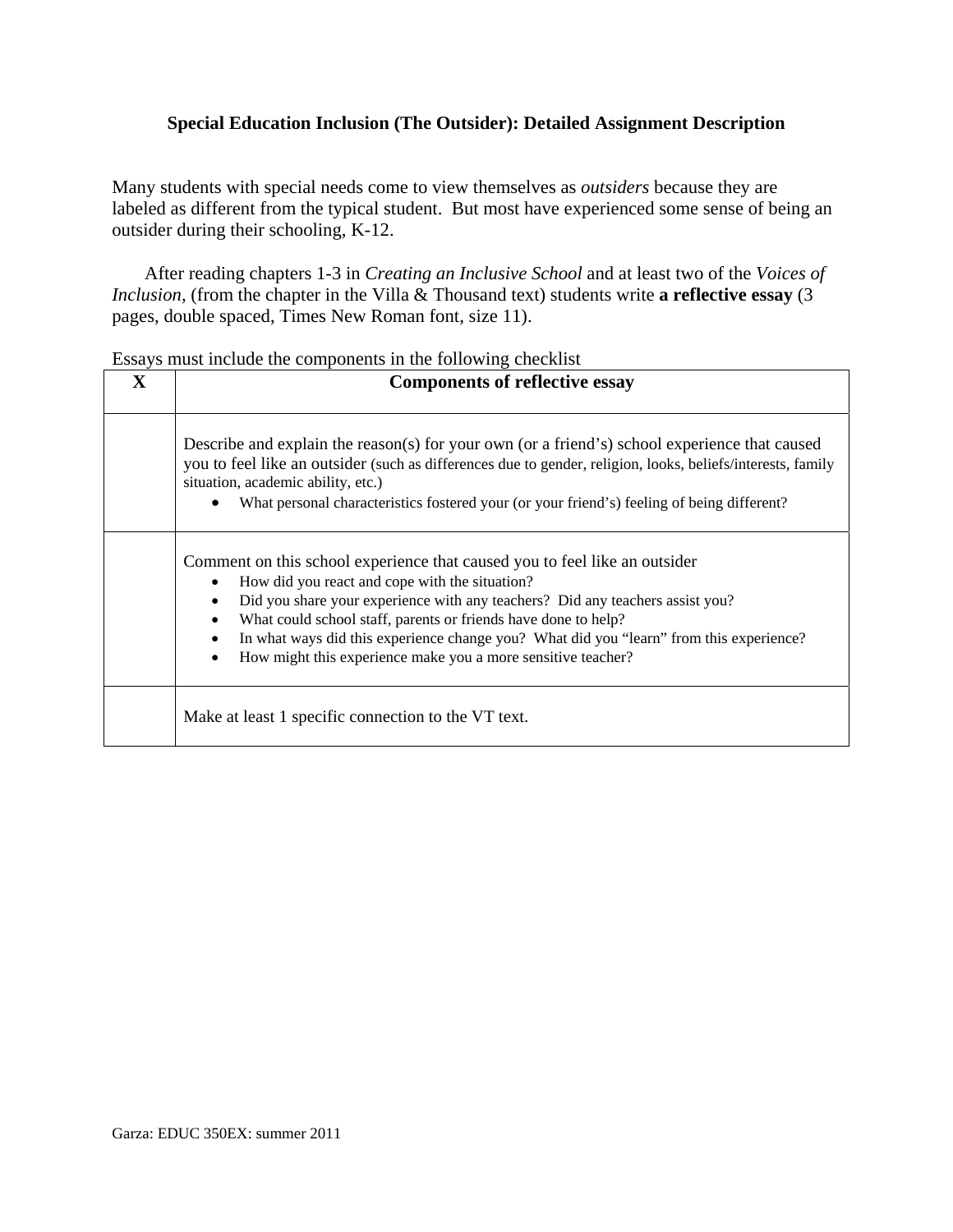#### **Interview of a Teacher: Detailed Assignment Description**

The purpose is the Interview of a Teacher assignment is to gain insights about the profession of teaching by analyzing the information gathered by interviewing a teacher with a distinct philosophy and experience. First, students interview a teacher and take notes. Second, students use the information from the interview to write a 3–4 page analytical paper that follows the guidelines in the checklist.

#### *FIRST: Gathering information:*

 secondary school classrooms. Suggested questions are: Interview a current or retired teacher who has had at least 3 years of full–time experience in elementary, middle, or

- Why did the teacher choose to enter teaching? How attractive was the profession to prospective teachers at that time? What were the other career paths available; were any others seriously considered? Does the teacher have any regrets about becoming a teacher?
- What is the teacher's metaphor for "teaching" or "teacher"?
- What professional education did the teacher have? How helpful was it in learning to teach? At what point did the teacher feel comfortable as a teacher?
- made? To what extent were those moves voluntary? For current teachers, are further moves desired? If What career moves (school buildings, grade level, special students, subject matter, etc.) has the teacher so, what are they, and why?
- What were/are the teacher's goals for the education of students? Have these goals changed over the years?
- about his/her students' lives and needs? What have been the teacher's experiences with in working with students from different backgrounds? What are the main features of the teacher's approach toward teaching? How did/does the teacher learn
- individual students or activities, or are the memories more general? What are some favorite memories from the teacher's classroom? Does the teacher tend to remember
- What have been the major joys and frustrations of teaching? On what issues does the teacher feel strongly about making changes in the way that schooling occurs now? What does the teacher think of current "hot issues" in education? How does the teacher take action to address new reforms that impact his/her classroom?
- What has the teacher learned from being a teacher?

#### *SECOND: Write Analytical Paper*

After gathering information through the interview, students use the guidelines in the checklist below to ensure that their analytical paper contains all required components.

| $\mathbf{x}$ | <b>Components of Analytical paper</b>                                                                                                                                                             |  |  |  |
|--------------|---------------------------------------------------------------------------------------------------------------------------------------------------------------------------------------------------|--|--|--|
|              | Introduction                                                                                                                                                                                      |  |  |  |
|              | Briefly describe the teacher interviewed<br>٠                                                                                                                                                     |  |  |  |
|              | Protect teacher's confidentiality by using a pseudonym and masking identifying details                                                                                                            |  |  |  |
|              | Describe 1st theme that characterizes the information and analyze it                                                                                                                              |  |  |  |
|              | State the theme & state what the teacher said about it                                                                                                                                            |  |  |  |
|              | Explain what this information shows about the benefits and challenges of being a teacher<br>٠                                                                                                     |  |  |  |
|              | What connection is there to course content?                                                                                                                                                       |  |  |  |
|              | Describe 2nd theme that best characterizes the information and analyze it                                                                                                                         |  |  |  |
|              | State the theme & state what the teacher said about it                                                                                                                                            |  |  |  |
|              | Explain what this information shows about the benefits and challenges of being a teacher<br>٠                                                                                                     |  |  |  |
|              | What connection is there to course content?                                                                                                                                                       |  |  |  |
|              | Describe 3rd theme that best characterizes the information and analyze it                                                                                                                         |  |  |  |
|              | State the theme $\&$ state what the teacher said about it                                                                                                                                         |  |  |  |
|              | Explain what this information shows about the benefits and challenges of being a teacher                                                                                                          |  |  |  |
|              | What connection is there to course content?                                                                                                                                                       |  |  |  |
|              | Reflect on what you have learned from the interview. How does it confirm or challenge what you<br>have been learning about becoming a teacher? What are the implications of what you have learned |  |  |  |
|              |                                                                                                                                                                                                   |  |  |  |
|              | through this interview for your thinking about becoming a teacher?                                                                                                                                |  |  |  |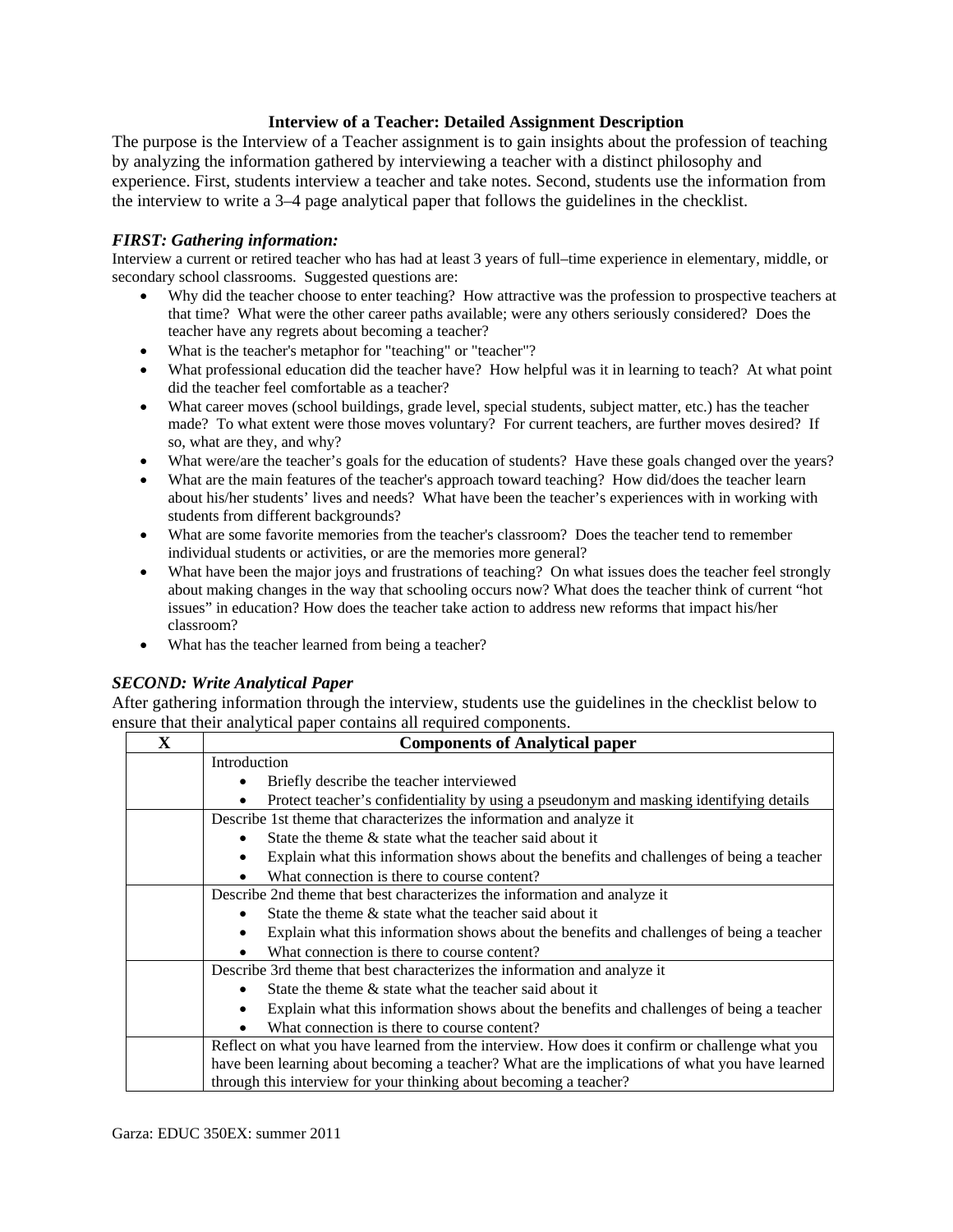#### **Philosophy of education paper: Detailed Assignment Description**

Write a 4-5-page paper (double-spaced) that explains your personal philosophy of schooling, learning and teaching. Follow the template below, and self-assess before you turn in the paper.

#### **Paper Introduction**

Name your philosophy (or combination of philosophies) as described by Grant & Gillette Ch 8. Explain why you are attracted to this philosophical stance. Is it due to your own schooling and/or background, what you've seen in schools since your own school days, the influence of particular persons, texts, other experiences with children/youth, etc.? Describe the level of schooling and subject field(s) you hope to teach.

#### **Nature of schooling**

Describe what you believe is the purpose of schooling in a democracy. How will you as a teacher help achieve these purposes? Give 1-2 examples of how this will look in your classroom/career.

#### **Nature of the learner**

Describe what you believe is the nature of the learner. What are your thoughts about the students you will teach? What do they need from a teacher? Give 1-2 examples of how this will look in your classroom.

#### **Nature of the teaching/learning process**

 meaningful learning activities? Describe what you believe is the nature of the teaching/learning process?. What do you believe counts as knowledge and how should it be presented? How will you as a teacher use subject matter and other experiences to guide students toward Give 1-2 examples of how this will look in your classroom.

#### **Teacher dispositions and actions**

 Describe what behavior (disposition/attitude & actions) you will exhibit in order to carry out your philosophical position.

Give 1-2 examples of how this will look in your career.

#### **Conclusion**

Recap your philosophy.

What are your outstanding questions/concerns/thoughts about becoming a teacher?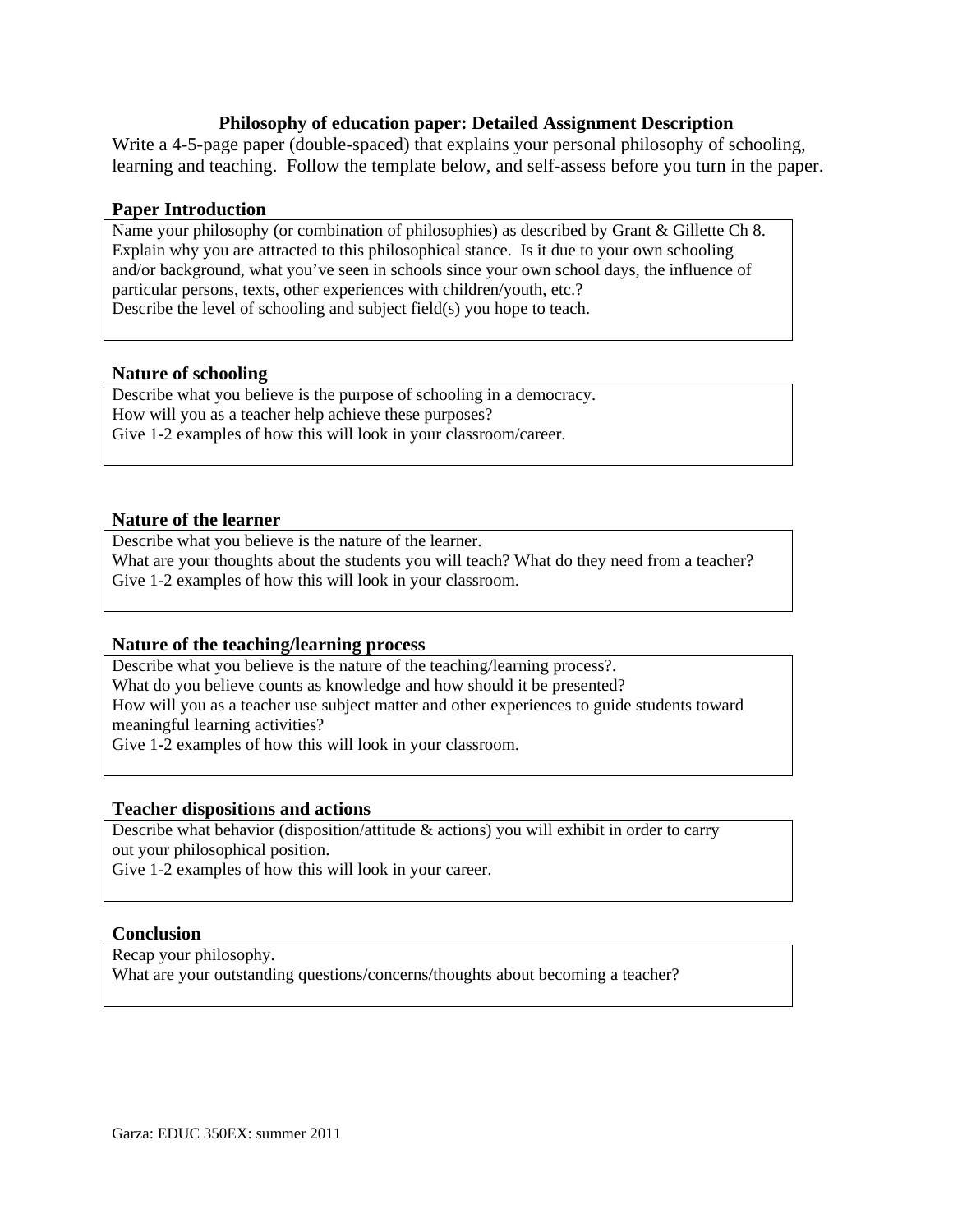# **EDUC 350 Course Schedule 6/6/2011 Schedule is subject to change at the discretion of the instructor**

| <b>Date</b>   | <b>Topics and activities</b>                | <b>Assignment</b>          |
|---------------|---------------------------------------------|----------------------------|
| Session 1     | Introduction to teaching as a profession    | <b>Readings:</b>           |
| Monday        |                                             | GG ch. 6                   |
| Jun 6         | <b>Assignment description: Contemporary</b> | <b>TPE 12</b>              |
|               | <b>Issues in Education</b>                  |                            |
|               |                                             | http://www.csusm.edu/coe/a |
|               | Cougar course website at                    | dvising                    |
|               | http://cc.csusm.edu/                        |                            |
| Session 2     | Identify & explore the elements of          | <b>Readings:</b>           |
|               | various educational philosophies.           | GG ch. 8                   |
|               |                                             | GG 61-62                   |
|               | Assignment description: Philosophy of       | Due:                       |
|               | Ed paper                                    | Reading Log #1             |
|               |                                             | Current events reports     |
| Session 3     | View & discuss Fat City video               | <b>Readings:</b>           |
| Monday        |                                             | VT ch. 1 & 2               |
| <b>Jun 13</b> | <b>Assignment Description: Special</b>      | GG ch. 7                   |
|               | Ed Inclusion paper                          | Due:                       |
|               |                                             | Reading Log #2             |
|               | <b>High School Teacher</b>                  | Contemp. Issue topic       |
| Session 4     | Identify purposes $\&$ goals for education  | <b>Readings:</b>           |
|               | $&$ their relationship to curriculum        | GG ch. 1                   |
|               |                                             | GGch.4                     |
|               | Assignment Description: Interview of a      | Goals of Ed. article       |
|               | Teacher                                     | Due:                       |
|               |                                             | Reading Log #3             |
|               | <b>Workshop: Contemporary Issues</b>        | Current events reports     |
| Session 5     | Identify knowledge, skills &                | <b>Readings:</b>           |
| Monday        | attitudes of effective teachers             | GG ch. 2                   |
| <b>Jun 20</b> | & their relationship to instruction         | GG ch. 5                   |
|               |                                             | Due:                       |
|               | <b>Elementary Teacher</b>                   | Reading Log #4             |
|               |                                             | Sp. Ed. Inclusion paper    |
| Session 6     | Develop flow chart of structures of US      | <b>Readings:</b>           |
|               | schooling governance & finance              | GG ch. 9                   |
|               |                                             | GG ch. 11                  |
|               | Identify related issues of teaching a       | GG pages 13 - 19           |
|               | diverse student population                  |                            |
|               |                                             | Due:                       |
|               |                                             | Reading Log #5             |